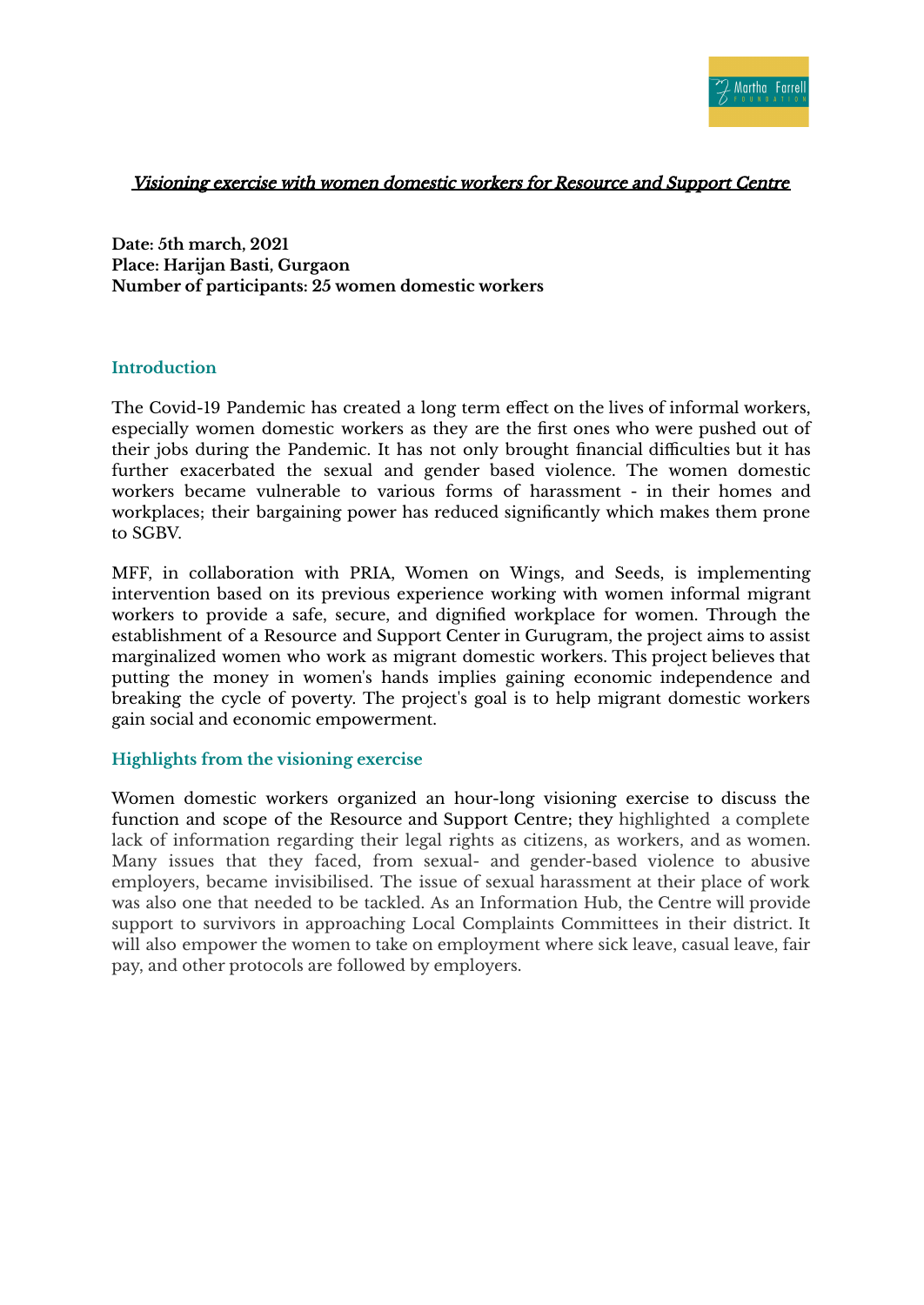

**women domestic workers doing visioning exercise**

The COVID-19 pandemic dramatically reduced their incomes. Many cut loose their domestic workers without a salary or any support money. The importance of sustainable employment and economic well-being is certainly not lost on them. Now, more than ever, it is necessary to lay the foundations of a future where women, migrated to cities like Gurugram in search of work, don't just survive but *thrive*.

This project, 'Sapne Mere, Bhavishya Mera', has revealed very encouraging attitudes about how women in the community envision their futures through the Centre. Learning new skills will ensure better employment opportunities.

In the discussion they also brainstormed among themselves about the social enterprise they want to set up in the Resource and Support Centre.

## **Some of the social enterprise ideas as discussed by them are:**

- Sattu is something which is used extensively by people in the Basti, in cooking, in making litti etc. It was discussed that since sattu is a one of the prominent diet of Bihar and many women in Harijan Basti hail from Bihar so starting business of sattu making could serve the demands in the community.
- Another idea discussed was to make seasonal pickles *'achaar',* which can be sold throughout the year.
- Women domestic workers also talked about selling packed foods like papad, mathri, nimki, mangori etc. They said as these will require less time to make and also they can be fresh for 5-6 months.
- Women also discussed embroidery business and handicrafts.
- They also discussed cooking business- where they will cook and deliver to the nearby societies and offices on order.